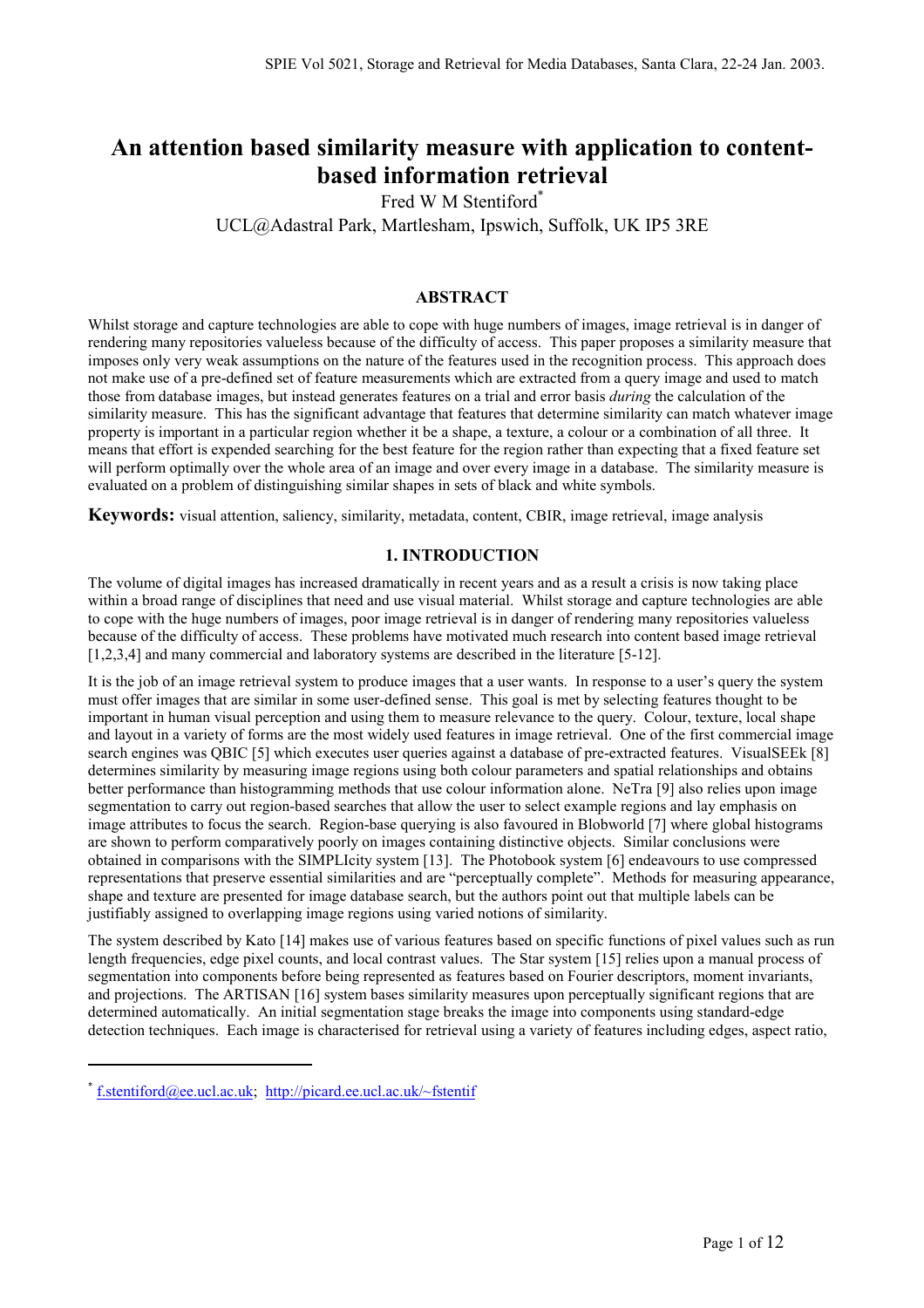right-angleness, and straightness. An example is given of how features designed for segmentation can be sensitive to irrelevant detail, and serves to illustrate the danger of relying upon pre-specified heuristics to identify similarities. Jain and Vailaya [17] employed colour histograms and edge direction histograms for image matching and retrieval. Other research using different techniques for image retrieval, but still firmly based upon a judicious choice of features for optimum performance, has been carried out by Kim [18].

These conventional approaches suffer from some disadvantages. Firstly there is a real danger that the use of any form of pre-defined feature measurements will preclude solutions in the search space and be unable to handle unseen material. Secondly the choice of features in anything other than a trivial problem is unable to anticipate a user's perception of image content. This information cannot be obtained by training on typical users because every user possesses a different subjective perception of the world and it is not possible to capture this in a single fixed set of features and associated representations. Analytical segmentation techniques are sometimes seen as a way of decomposing images into regions of interest and semantically useful structures [19]. However, object segmentation for broad domains of general images is considered difficult, and a weaker form of segmentation that identifies salient point sets may be more fruitful [2].

Relevance feedback is often proposed as a technique for overcoming many of the problems faced by fully automatic systems by allowing the user to interact with the computer to improve retrieval performance [20]. In Quicklook [21] and ImageRover [22] items identified by the user as relevant are use to adjust the weights assigned to the similarity function to obtain better search performance. PicHunter [23] has implemented a probabilistic relevance feedback mechanism that predicts the target image based upon the content of the images already selected by the user during the search. This reduces the burden on unskilled users to set quantitative pictorial search parameters or to select images that come closest to meeting their goals, but it does require the user to behave consistently as defined by the machine. Retrieval should not require the user to have explicit knowledge of the features employed by the system and users should not have to reformulate their visual interests in ways that they do not understand.

This paper proposes a robust similarity measure that imposes only very weak assumptions on the nature of the features used in the recognition process. This approach does not make use of a pre-defined distance metric plus feature space in which feature values are extracted from a query image and used to match those from database images, but instead generates features on a trial and error basis during the calculation of the similarity measure. This has the significant advantage that features that determine similarity can match whatever image property is important in a particular region whether it be a shape, a texture, a colour or a combination of all three. It means that effort is expended searching for the best feature for the region rather than expecting that a fixed feature set will perform optimally over the whole area of an image and over every image in the database. By generating thousands of random features and applying them on a trial and error basis as an integral part of the calculation of the similarity value, it is shown that a consistent measure is obtained that is not dependent upon any one or group of specific pattern measurements or representative training sets. The similarity measure is applied to the problem of distinguishing similar shapes in a set of black and white symbols.

#### **2. COGNITIVE VISUAL ATTENTION**

The model of Cognitive Visual Attention (CVA) described in this paper is a generalization of an earlier model of Visual Attention [24,25] and relies upon the similarity of pairs of neighbourhoods taken from patterns A and B. Let a set of measurements **a** on pattern A correspond to a location **x** in A in bounded n-space  $(x_1, x_2, x_3, ..., x_n)$  where

 $\mathbf{x} = (x_1, x_2, x_3, \ldots, x_n)$  and  $\mathbf{a} = (a_1, a_2, a_3, \ldots, a_n)$ 

Define a function **F** such that  $\mathbf{a} = \mathbf{F}(\mathbf{x})$  wherever **a** exists. It is important to note that no assumptions are made about the nature of **F** eg continuity. It is assumed that **x** exists if **a** exists. Consider a neighbourhood  $N_x$  of **x** where

$$
\{\boldsymbol{x}' \in N_x \text{ iff } |x_i - x'_i| < \epsilon_i \ \forall \ i\}
$$

Select a set of m random points  $S_x$  in  $N_x$  where

 $S_x = \{x'_1, x'_2, x'_3, ..., x'_m\}$  and  $F(x'_i)$  is defined.

Select a location **y** corresponding to the set of measurements **b** on pattern B for which **F** is defined where

**|**xi - yi**|**≤ s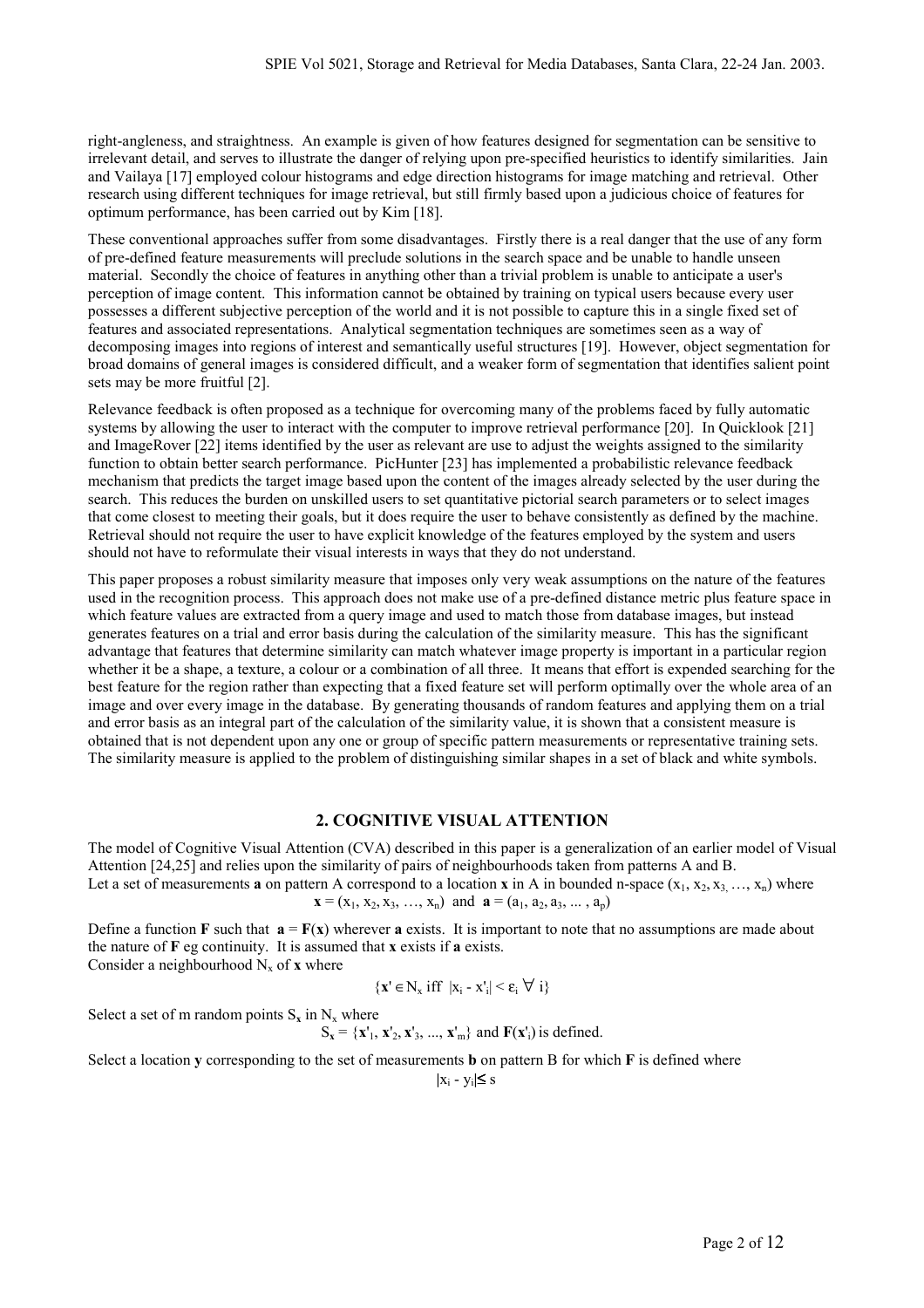Define the set  $S_y = \{y'_1, y'_2, y'_3, ..., y'_m\}$  where

 $\overline{a}$ 

$$
\mathbf{x} - \mathbf{x}'_i = \mathbf{y} - \mathbf{y}'_i
$$
 and  $\mathbf{F}(\mathbf{y}'_i)$  exists.

The neighbourhood of **x** is said to match that of **y** if

 $|F_i(\mathbf{x}) - F_i(\mathbf{y})| < \delta_i$  and  $|F_i(\mathbf{x}^i) - F_i(\mathbf{y}^i)| < \delta_i \ \forall i,j$ .

In general  $\delta_i$  is not a constant and will be dependent upon the measurements under comparison ie.

$$
\delta_j = f_j(F(x), F(y))
$$

In the case of two-dimensional visual patterns the CVA score of a pixel **x** in the pattern A should be high if a high proportion of randomly selected  $S_x$  match  $S_y$  for a fixed **y** in pattern  $B_x$ 



Figure 1 Neighbourhood at location x matching at location y

The CVA score of a location **x** is incremented each time one of the set of M neighbourhoods  $S_x$  matches a neighbourhood S**y** surrounding some **y** in pattern B. This means that pixels **x** in A that achieve large numbers of matches between a range of M neighbouring pixel sets S**x** and pixel neighbourhoods around **y** in B are assigned high CVA scores. In Figure 1, m = 3 pixels **x**' are selected in the neighbourhood of a pixel **x** in pattern A and matched with 3 pixels in the neighbourhood of pixel y in pattern B. Each of the pixels might possess three colour parameters, so  $F(x)$  =  $\mathbf{a} = (\mathbf{r}, \mathbf{g}, \mathbf{b})$  and the neighbourhood of the second pixel **y** matches the first if the colour parameters of all  $\mathbf{m} + 1$ corresponding pixels have values within  $\delta_i$  of each other.

A parameter s is introduced to limit the area in pattern B within which the location **y** is randomly selected. S=2 defines the dotted region in figure 1. This improves the efficiency of the algorithm in those cases where it is known that corresponding objects in the two images are shifted by no more than s pixels. In effect s represents the maximum expected mis-registration or local distortion between all parts of the two images.

Some image analysis techniques carry out comparison calculations between images using patches that are contiguous neighbourhoods in which values from all the pixels are employed in the calculation. Patches match when a measure of correlation exceeds a certain threshold. This approach is unable to make best use of detail that is smaller than the size of the patch except in the case in which the correlation measure is designed to identify specific features. The random pixel neighbourhoods  $S_x$  described here do not suffer from this disadvantage.

<sup>&</sup>lt;sup>1</sup> It is worth noting that the Visual Attention score of pixel **x** in pattern A is high if  $S_x$  *mismatches*  $S_y$  and where **y** is *not* fixed but is randomly selected from pattern A. Whereas Visual Attention requires no memory of the content of other images (other than image A), CVA locates relevant information contained in pattern B to measure the degree of similarity.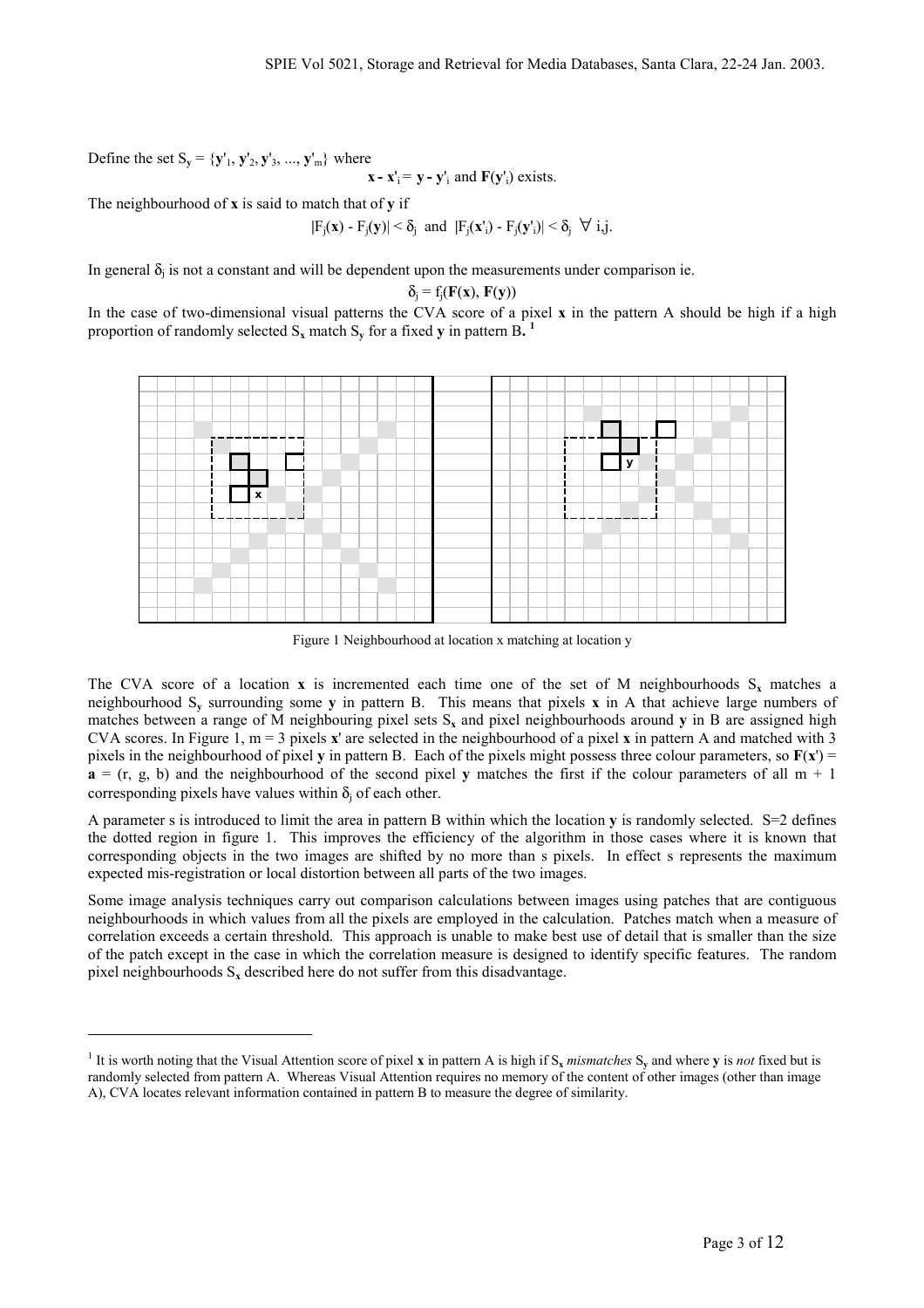#### **3. APPLICATION TO BLACK AND WHITE IMAGES**

In the case of black and white images  $F(x) = \{0,1\}$  and we take  $\varepsilon = 0$  so that a match occurs only if all m+1 pixels in a neighbourhood in A match exactly those in B.

Define the CVA score of pattern A with respect to B as

$$
C_{AB} = \sum_{x \in A} \left( \sum_{M, y \in B} (1 \mid S_x matches S_y, 0 \mid otherwise) \right) \sum_{A} black pixels
$$

 $C_{AB}$  is normalised to be independent of image size. Furthermore the score is not incremented if any neighbourhood  $N_x$ contains solely black pixels because such S**x** would tend to attach value to matching large expanses on black in A and B.

It is worth noting that the CVA score does *not* possess the following properties: (i)  $C_{AB} = C_{BA}$ (ii)  $Dist(A,B) + Dist(B,C) \ge Dist(A,C)$  $(iii) Dist(A,A) = Dist(B,B)$ where  $Dist(A,B) = M - C_{AB}$ However, to be useful the measure must satisfy  $Dist(A,B) > Dist(A,A)$ 

The measure does not satisfy self-similarity (iii) or the triangular inequality (ii) and is therefore not a metric. In practice there is no requirement for the triangle inequality to be satisfied in measures of human perception. A pattern B may contain components in common with A and C thereby generating high values of  $C_{AB}$  and  $C_{BC}$ , However, A and C may have no features in common at all and no conclusion regarding A and C can necessarily be inferred from the similarities of AB and BC (Figure 2).



Figure 2

Symmetry is also not a requirement as is seen for example, in the case of pattern A containing a circle and pattern B containing a circle and a square; it is reasonable that pattern A is more similar to B than B is to A because B contains A. It is also significant that although the measure of self similarity  $C_{AA}$  will take a high value because the probability of matches between  $S_x$  and  $S_y$  will be highest for identical pairs of patterns, it will not necessarily obtain the same value for all patterns. However, the value of  $C_{AA}$  will always be greater than  $C_{AB}$  provided M is large enough. Tversky [26] showed that measures of similarity that conform to human perception do not satisfy the usual properties of a metric, such as the triangular inequality. He proposed a feature contrast model relevant to human perception, but still required a set of pre-specified features for its definition.

The gain of the scoring mechanism is increased significantly by retaining the pixel location **y** if a match is detected, and reusing **y** for comparison with the next of the M neighbourhoods. It is likely that if a matching pixel configuration is generated, other configurations will match again at the same point, and this location **y** once found and reused, will accelerate the rise of the CVA score provided that the sequence is not subsequently interrupted by a mismatch.

If however, S**x** subsequently mismatches at that location, the score is not incremented, and an entirely new location **y** in pattern B is randomly selected ready for the next comparison. In this way competing locations in pattern B are selected against if they contain little commonality with the neighbourhood of **x** in pattern A.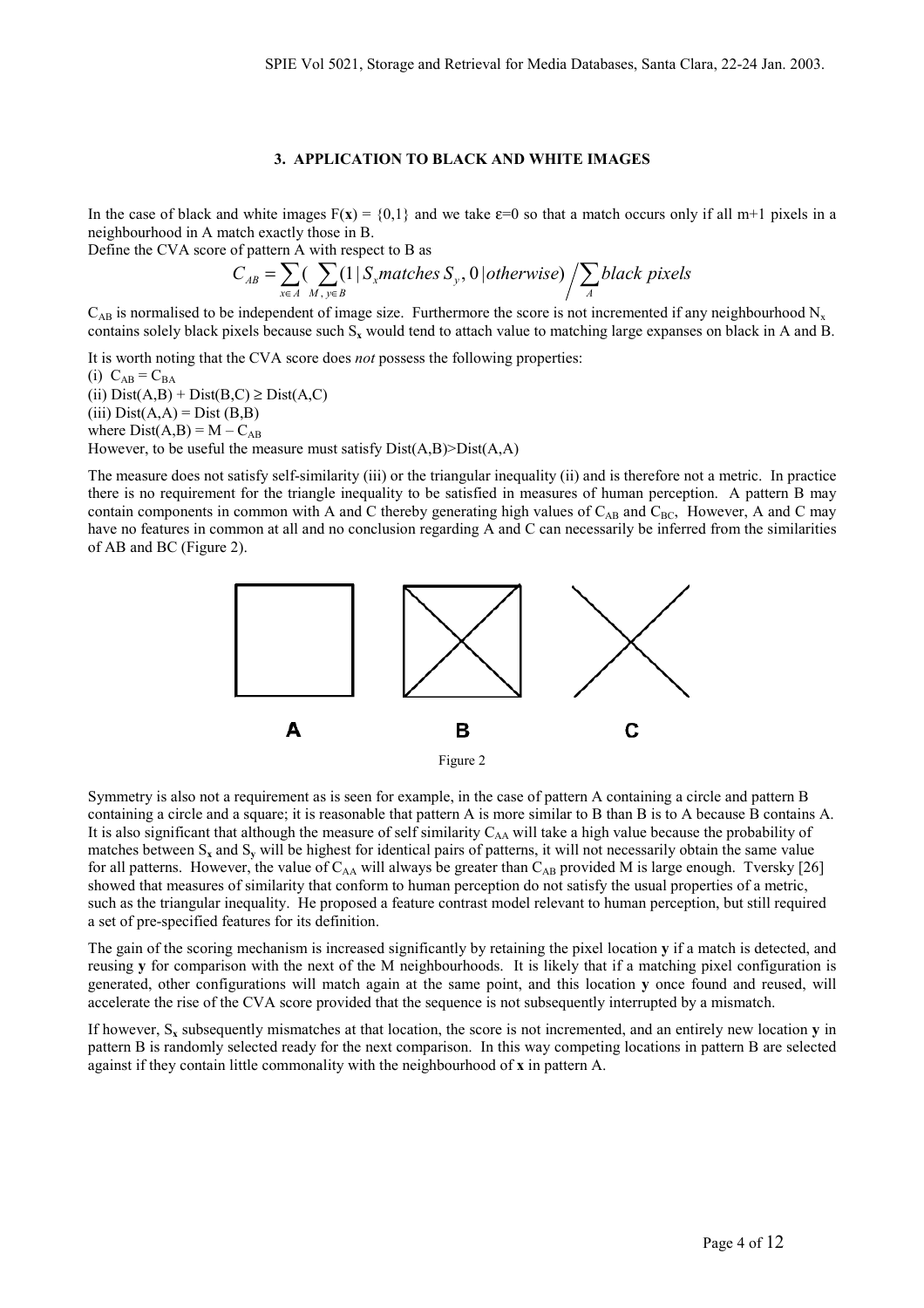In addition efficiency may be further improved by exploiting potential continuity following a high CVA score at **x =**  $(x_1, x_2)$  in A after comparisons with  $y = (y_1, y_2)$  in B. For example, the first neighbourhood in B to be selected and compared with  $(x_1+1,x_2)$  would be  $(y_1+1,y_2)$  as it would be very likely that these would still be corresponding points from the same visual object in patterns A and B.

The first few (typically init=20) comparisons during the calculation are not scored to give the process a chance to identify a high scoring location **y** in pattern B before the sequence of M comparisons is commenced. This strategy improves the gain of the score by removing non-scoring comparisons during the initial casting about for a matching location. If a perfectly similar location **y** is found during this initial stage all subsequent M comparisons will match and yield a maximum CVA score.

The size of neighbourhoods is specified by the maximum distance  $(\epsilon_i)$  of configuration components to the pixel in A being scored. The neighbourhood is compared with the neighbourhoods of M other randomly selected pixels in pattern B that are more than a distance epsilon from the boundary of the pattern. Typically  $\varepsilon_i = 2$  and  $M = 50$ , with m = 3 neighbouring pixels selected for comparison. Larger values of s and the  $\varepsilon$  are selected according to the scale and distortion in the patterns being analysed. Increasing the value of M reduces the variability in the CVA scores.

# **4. CLUSTERING**

The CVA scores were computed for all pairs in a set of 100x100 pixel patterns. A number of clusters emerged and two examples are shown in Figure 3 with scores tabulated in Table 1.



Figure 3 Two pattern clusters [27]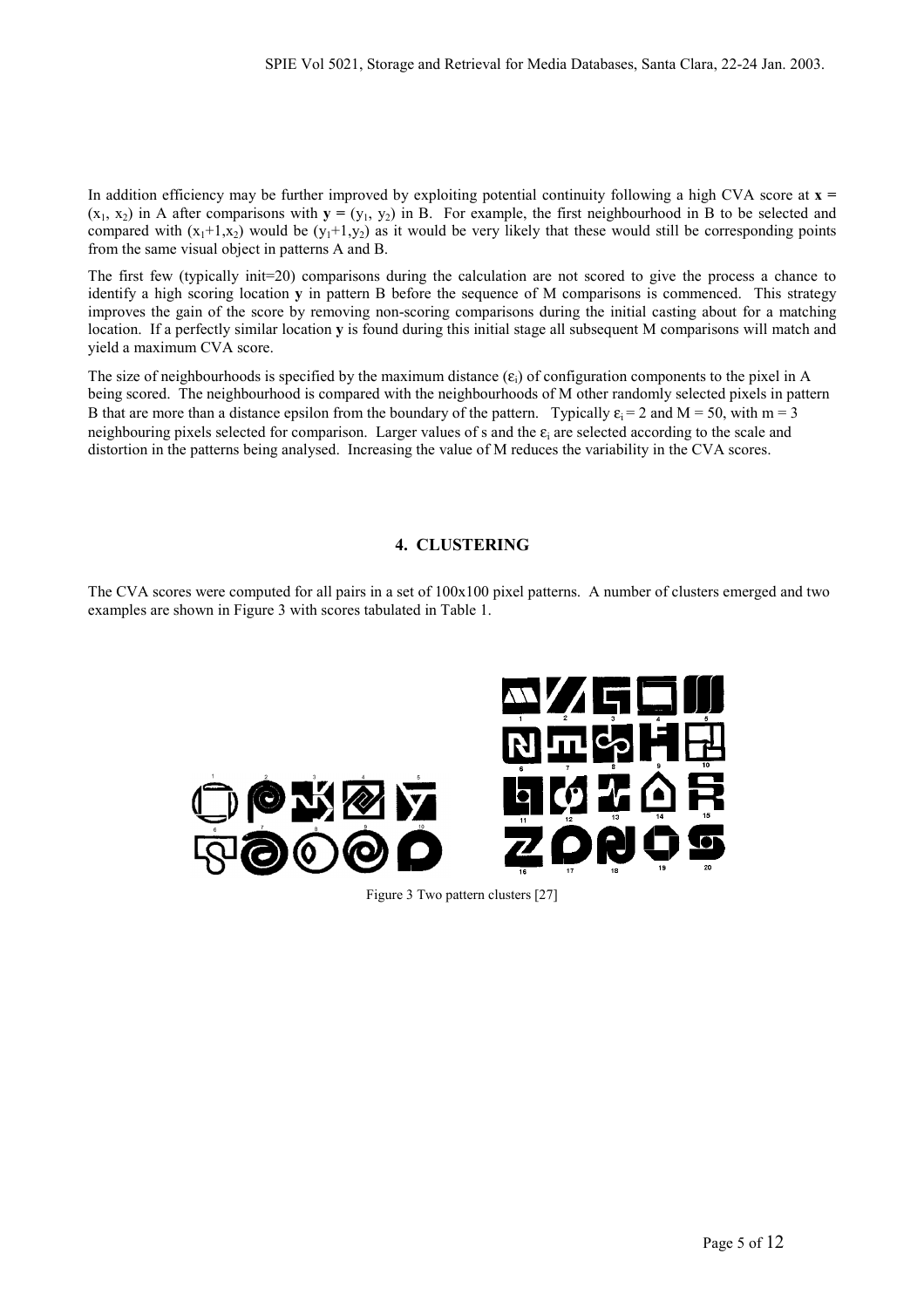<span id="page-5-0"></span>

|                 |                |                |                                                                                                                                      |      |                | $\mathbf{1}$ | $\overline{2}$ | 3                                                      | $\overline{4}$ | 5    | 6              | $\overline{7}$ | 8           | $\overline{9}$ | 10                                                              | Sum                     |             |                     |             |                 |              |
|-----------------|----------------|----------------|--------------------------------------------------------------------------------------------------------------------------------------|------|----------------|--------------|----------------|--------------------------------------------------------|----------------|------|----------------|----------------|-------------|----------------|-----------------------------------------------------------------|-------------------------|-------------|---------------------|-------------|-----------------|--------------|
|                 |                |                |                                                                                                                                      |      | $\overline{1}$ | 40.2         | 17.5           | 21.2                                                   | 30.1           | 23.3 | 24.3           | 26.9           | 22.4        | 26.8           |                                                                 | 24.3 216.7              |             |                     |             |                 |              |
|                 |                |                |                                                                                                                                      |      | $\overline{2}$ | 19.9         | 36.0           | 27.0                                                   | 27.7           | 27.0 | 22.5           | 28.2           | 18.7        | 29.6           |                                                                 | 27.6 228.2              |             |                     |             |                 |              |
|                 |                |                |                                                                                                                                      |      | 3              | 16.0         | 17.0           | 40.7                                                   | 27.1           | 25.9 | 21.0           | 21.9           | 20.4        | 21.0           |                                                                 | 22.3 192.5              |             |                     |             |                 |              |
|                 |                |                |                                                                                                                                      |      | 4              | 20.1         | 22.3           | 26.7                                                   | 41.4           | 26.6 | 25.6           | 25.6           | 20.3        | 27.0           |                                                                 | $\overline{22.2}$ 216.4 |             |                     |             |                 |              |
|                 |                |                |                                                                                                                                      |      | 5              | 19.5         | 20.6           | 26.8                                                   | 28.7           | 38.5 | 22.2           | 23.4           | 20.3        | 22.8           |                                                                 | 22.4 206.7              |             |                     |             |                 |              |
|                 |                |                |                                                                                                                                      |      | 6              | 19.9         | 18.8           | 24.3                                                   | 29.1           | 23.0 | 40.1           | 23.8           | 27.9        | 24.7           |                                                                 | 22.5 254.1              |             |                     |             |                 |              |
|                 |                |                |                                                                                                                                      |      | $\overline{7}$ | 26.7         | 21.0           | 23.6                                                   | 27.7           | 24.6 | 21.5           | 35.3           | 27.9        | 32.0           |                                                                 | 27.8 232.8              |             |                     |             |                 |              |
|                 |                |                |                                                                                                                                      |      | 8              | 28.1         | 21.4           | 25.0                                                   | 27.8           | 25.0 | 23.3           | 30.6           | 37.6        | 32.1           |                                                                 | 26.8 240.0              |             |                     |             |                 |              |
|                 |                |                |                                                                                                                                      |      | 9<br>10        | 26.4         | 22.2           | 24.1                                                   | 28.5           | 25.3 | 24.2           | 31.2           | 29.6        | 36.3           |                                                                 | 27.3 238.8              |             |                     |             |                 |              |
|                 |                |                |                                                                                                                                      |      |                | 27.2         | 22.1           | 27.8 29.2                                              |                | 27.7 | 25.0           | 30.6           | 27.1        | 31.2           | Sum 203.8 182.9 226.5 256.0 228.2 224.6 242.3 214.7 247.1 223.2 | 38.8 247.8              |             |                     |             |                 |              |
|                 |                |                |                                                                                                                                      |      |                |              |                |                                                        |                |      |                |                |             |                |                                                                 |                         |             |                     |             |                 |              |
|                 |                |                |                                                                                                                                      |      |                |              |                |                                                        |                |      |                |                |             |                |                                                                 |                         |             |                     |             |                 |              |
|                 | 1              | $\overline{2}$ | 3                                                                                                                                    | 4    | 5              | 6            | $\overline{7}$ | 8                                                      | 9              | 10   | 11             | 12             | 13          | 14             | 15                                                              | 16                      | 17          | 18                  | 19          | 20              | Sum          |
| $\mathbf{1}$    | 41.0           | 27.3           | 31.5                                                                                                                                 | 33.4 | 29.0           | 31.9         | 32.0           | 31.2                                                   | 28.3           | 28.8 | 31.7           | 29.8           | 25.7        | 22.4           | 30.0                                                            | 27.9                    | 24.3        | 26.6                | 24.1        | 29.2            | 544.9        |
| $\overline{2}$  | 28.7           | 40.3           | 29.5                                                                                                                                 | 26.3 | 29.2           | 29.9         | 29.9           | 30.2                                                   | 28.2           | 26.4 | 30.8           | 29.9           | 25.4        | 22.7           | 27.7                                                            | 26.0                    | 23.5        | 26.5                | 21.4        |                 | 27.1 519.4   |
| 3               | 30.7           | 27.1           | 41.5                                                                                                                                 | 27.9 | 31.4           | 30.6         |                | 33.5 30.8 30.8                                         |                |      | 29.8 34.8      | 29.7           | 29.9        |                | 24.0 32.1                                                       | 29.1                    | 24.5        | 28.1                | 24.7        |                 | 31.2 560.7   |
| $\overline{4}$  | 35.2           | 28.7           | 33.2                                                                                                                                 | 42.1 | 30.6           | 36.2         | 36.6           | 33.5                                                   | 28.3           | 32.4 | 33.3           | 33.4           | 26.3        | 24.3           | 30.4                                                            | 30.1                    | 26.3        | 28.0                | 24.2        |                 | 30.4 581.5   |
| 5               | 28.4           | 26.2           | 31.9                                                                                                                                 | 25.4 | 41.0           | 31.7         | 30.9           | 29.2                                                   | 29.5           | 29.3 | 33.8           | 26.6           | 23.3        | 19.6           | 29.2                                                            | 25.0                    | 24.6        | 28.8                | 23.1        |                 | 27.0 523.5   |
| 6               | 29.3           | 27.9           | 30.3                                                                                                                                 | 29.6 | 31.0           | 41.5         | 35.2           | 30.6                                                   | 26.8           | 33.9 | 29.5           | 28.1           | 24.5        | 27.3           | 27.1                                                            | 26.6                    | 23.6        | 28.1                | 20.7        |                 | 26.8 537.0   |
| $\overline{7}$  | 32.5           | 27.6           | 32.6                                                                                                                                 | 33.1 | 30.4           | 36.5         | 44.7           | 31.2                                                   | 27.1           | 31.5 | $31.3$ 31.1    |                | 26.1        | 24.2           | 30.0                                                            |                         | 29.6 22.4   | 26.0                | 21.7        |                 | $31.2$ 556.1 |
| 8               | 27.7           | 27.2           | 29.8                                                                                                                                 | 25.8 | 29.7           | 30.1         | 29.7           | 39.4                                                   | 30.6           | 27.8 | 31.4           |                | 28.9 21.7   | 22.5           | 28.9                                                            |                         | 25.9 21.2   | 26.6                |             | 20.6 27.4 513.5 |              |
| 9               | 30.3           | 29.0           | 36.1                                                                                                                                 | 28.3 | 34.3           | 30.6         | 31.5           | 34.5                                                   | 42.1           | 32.2 | 35.3           |                | 29.6 26.5   | 20.2           | 35.5                                                            | 28.1                    | 21.2        | 30.3                |             | 20.5 27.8 561.8 |              |
| 10 <sup>°</sup> | 26.3           | 25.7           | 29.2                                                                                                                                 | 26.7 | 28.6           | 32.4         | 30.3           | 29.5                                                   | 26.4           | 40.3 | 29.0           |                | 26.4 21.6   | 23.0           | 27.4                                                            | 25.1                    | 21.1        | 25.1                | 18.5        |                 | 25.5 497.9   |
| 11              | 31.8           | 28.9           | 37.4                                                                                                                                 | 28.8 | 35.6           | 30.9         | 33.1           | 34.4                                                   | 32.3           | 31.6 | 42.6           |                | 29.6 25.5   | 21.1           | 32.6                                                            | 29.0                    | 24.6        | 27.5                | 25.3        |                 | 29.5 569.4   |
| 12              | 29.1           | 28.9           | 30.1                                                                                                                                 | 28.8 | 28.6           | 30.1         | 30.8           | 32.3                                                   | 27.3           | 26.5 | 30.2           | 38.9           | 30.5        | 23.5           | 28.6                                                            | 26.2                    | 22.5        | 27.5                | 20.4        |                 | 28.4 530.0   |
| 13              | 26.5           | 25.8           | 29.5                                                                                                                                 | 21.6 | 26.3           | 26.7         | 28.2           | 28.3                                                   | 24.5           | 24.1 | 27.8           | 28.6           | 40.3        | 23.2           | 26.8                                                            | 25.1                    | 20.3        | 24.5                | 20.5        | 29.1            | 487.6        |
| 14              | 27.6           | 27.1           | 29.8                                                                                                                                 | 27.4 | 26.1           | 31.5         | 28.9           | 27.8                                                   | 24.3           | 28.2 | 27.6           | 29.4 27.9      |             | 43.4           | 24.6                                                            | 24.9                    | 24.9        | 28.2                |             | 22.9 27.1 516.2 |              |
| 15              | 27.1           | 24.8           | 31.0                                                                                                                                 | 26.9 | 28.5           | 27.5         | 29.4           | 28.4                                                   | 29.4           | 27.0 | 29.7           |                | $25.3$ 28.6 | 19.3           | 41.6                                                            | 26.8                    | 22.7        | 25.4                | 21.4        |                 | 25.2 504.4   |
| 16              | 29.4           | 30.5           | 33.2                                                                                                                                 | 26.5 | 29.4           | 31.4         | 34.3           | $31.3$ 28.0                                            |                |      | 28.8 31.6      | 29.1           | 26.1        | 20.9           | 29.6                                                            |                         | $41.6$ 21.9 |                     | $27.9$ 19.5 |                 | 27.7 536.9   |
| 17 <sup>2</sup> | 29.8           | 26.2           | 31.9                                                                                                                                 | 28.5 | 30.3           | 29.0         | 29.9           |                                                        | $28.9$ 26.5    | 26.5 | 32.0           | 28.8           | 23.7        | 29.4           | 28.7                                                            | 26.2                    |             | $38.6$ 31.4         | 32.9        |                 | 32.4 553.1   |
| 18              | 27.7           | 26.3           | 30.6                                                                                                                                 | 24.7 | 31.1           | 31.8         | 29.0           |                                                        | $29.5$ 29.1    | 26.5 |                | 29.5 27.3 24.0 |             | 25.1           | 28.1                                                            | 26.6                    |             | 27.8 39.2           | 26.0        | 30.7 531.4      |              |
|                 | $19$   28.3    | 23.9           | 31.6                                                                                                                                 | 27.3 | 29.0           | 24.4         | 28.3           |                                                        | $26.6$ 24.5    | 21.0 | 33.1           | 24.7           | 25.9        | 25.5           | 25.9                                                            | 24.7                    | 31.1        | 26.8                | 43.9        |                 | 31.8 514.4   |
|                 | $20 \mid 28.6$ | 25.0           | 32.2                                                                                                                                 | 25.6 | 28.4           | 26.7         |                | 32.6 29.0 25.8                                         |                |      | 27.4 31.6 27.4 |                | 28.4        |                | 23.4 26.8                                                       |                         |             | 26.0 27.1 28.0 28.0 |             |                 | 39.3 528.1   |
|                 |                |                | Sum 555.1 514.2  <b>601.3 </b> 522.4 567.8 579.7 593.9 577.2 527.7 539.6 594.0 543.7 491.7 441.7 549.9 509.0 455.7 521.4 436.5 545.4 |      |                |              |                |                                                        |                |      |                |                |             |                |                                                                 |                         |             |                     |             |                 |              |
|                 |                |                |                                                                                                                                      |      |                |              |                | Table 1 Pattern similarity scores for two pattern sets |                |      |                |                |             |                |                                                                 |                         |             |                     |             |                 |              |
|                 |                |                |                                                                                                                                      |      |                |              |                |                                                        |                |      |                |                |             |                |                                                                 |                         |             |                     |             |                 |              |

In all cases the self similarity score C<sub>AA</sub> is greater than C<sub>AB</sub> for all B≠A. The greatest sum max<sub>i</sub>( $\Sigma_i$ C<sub>ii</sub>) of the scores in each row indicates the pattern that is the most similar to the others (pattern 6 in set 1), and the highest column sum  $max_i(\sum_i C_{ii})$  indicates the pattern to which most other patterns are the most similar (pattern 4 in set 1). The asymmetry of the CVA score is apparent from the fact that the pattern that is closest to the others is not the same as the pattern to which the others are closest. In this case pattern 4 can be considered the 'centre' of the cluster when judging whether new patterns are members of the same group. The similar concept of 'vantage' patterns has been used for efficient image retrieval in work by Vleugels et al [28]. Candidate patterns would be members of the cluster if the CVA scores with pattern 4 were greater than the minimum score already in the cluster (pattern 3 score  $= 27.1$ ). By the same token pattern 3, being the most peripheral pattern in the cluster, would be the first member to be displaced. Overlaps between clusters are determined by an arbitrary threshold and the degree of commonality between patterns and cluster centres. In this case pattern 10 in cluster 1 is pattern 17 in cluster 2.



Figure 4 Similarity arrays for patterns 1 and 4 when compared with each other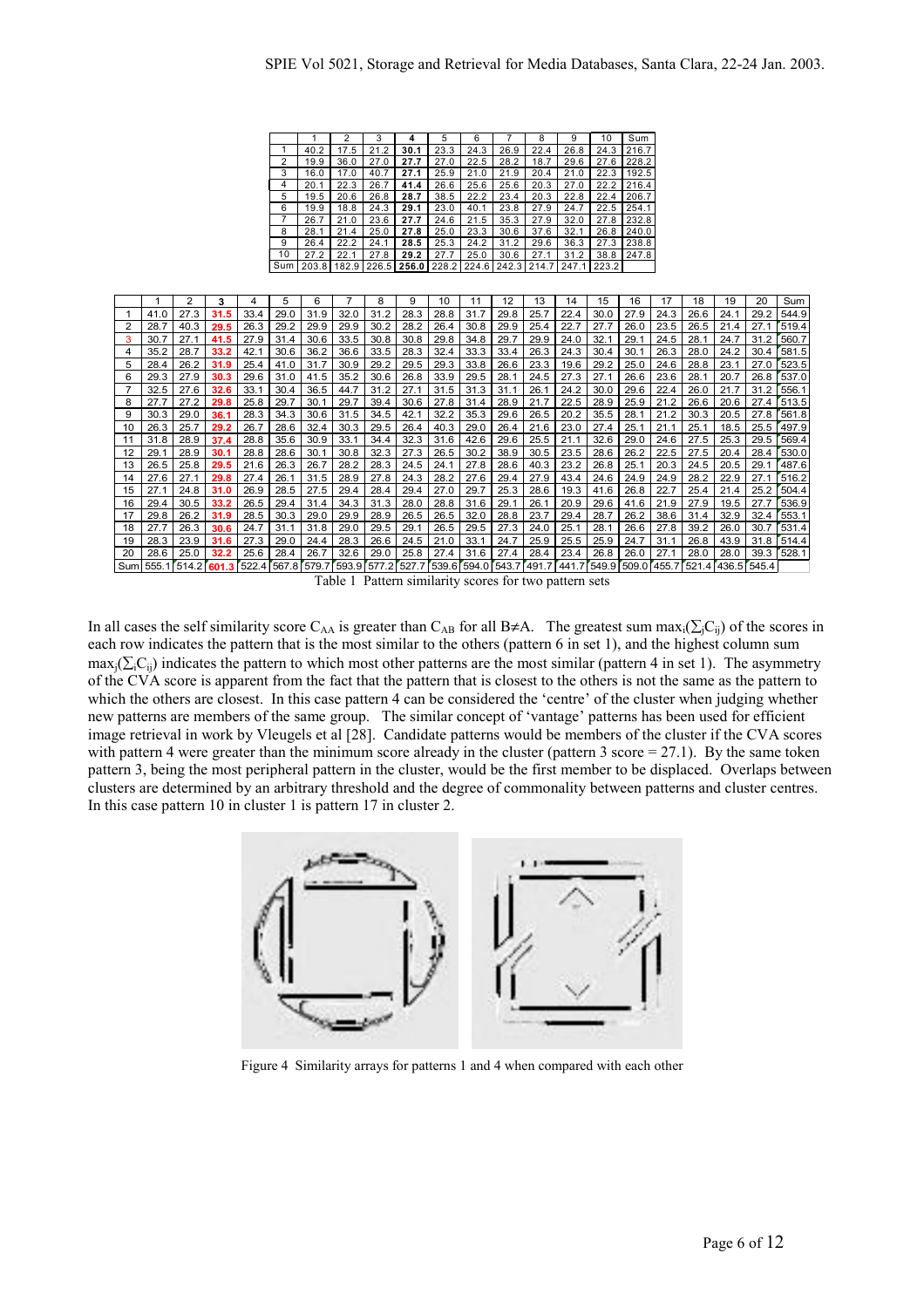[Figure 4](#page-5-0) illustrates the strengths of the similarity scores for each pixel in pattern 1 when compared with pattern 4, and pattern 4 when compared with pattern 1, where higher scores are indicated by darker grey levels. The vertical and horizontal edges contribute most to the respective overall similarity scores, however, the large central area in pattern 4 fails to match with pattern 1 which leads to a lower score (20.1) than in the reverse direction (30.1). This example clearly demonstrates the asymmetry in the CVA similarity measure.

# **5. EVALUATION**

The effects of translation, rotation, scaling and noise on the CVA score are illustrated by transforming pattern 5 in cluster 1 in various ways and observing changes in the score relative to the centre of the cluster (pattern 4). It is then possible to identify the level of distortion which causes the pattern to move outside the bounds of the cluster. The parameter values used throughout were  $M=50$ ,  $m=3$ ,  $\varepsilon=2$ , init=20,  $s=7$  unless stated otherwise.

### **5.1 Translation**

Six versions of pattern 5 were generated by a series of 5 pixel upward shifts. These were scored against pattern 4 for a range of values of the parameter s (Figure 5). The scores remained sufficiently high  $(>27.1)$  for pattern 5 to remain in the cluster provided the magnitude of the translation did not exceed the size of s.

### **5.2 Rotation**

The scores of pattern 5 rotated in 1° increments are shown in [Figure 6.](#page-7-0) Pattern 5 leaves the cluster after a rotation of between 4° and 5°. The scores then decrease fairly continuously until 45° and then rise again towards 90° where the square shape of pattern 5 aligns again with pattern 4.

#### **5.3 Scaling**

Pattern 5 was reduced in size in 5% increments down to 50%. Scores were generated for s=7,10,15 ([Figure 7\)](#page-7-0). Scores were approximately the same for each value of s until the scale reduction gave rise to an effective shift for a substantial number of corresponding pixels that exceeded the value of s. With s=15, a 75% reduction in size still left pattern 5 within the cluster (using values in Table 1 recalculated for  $s=15$ ).



Figure 5 Translated pattern scores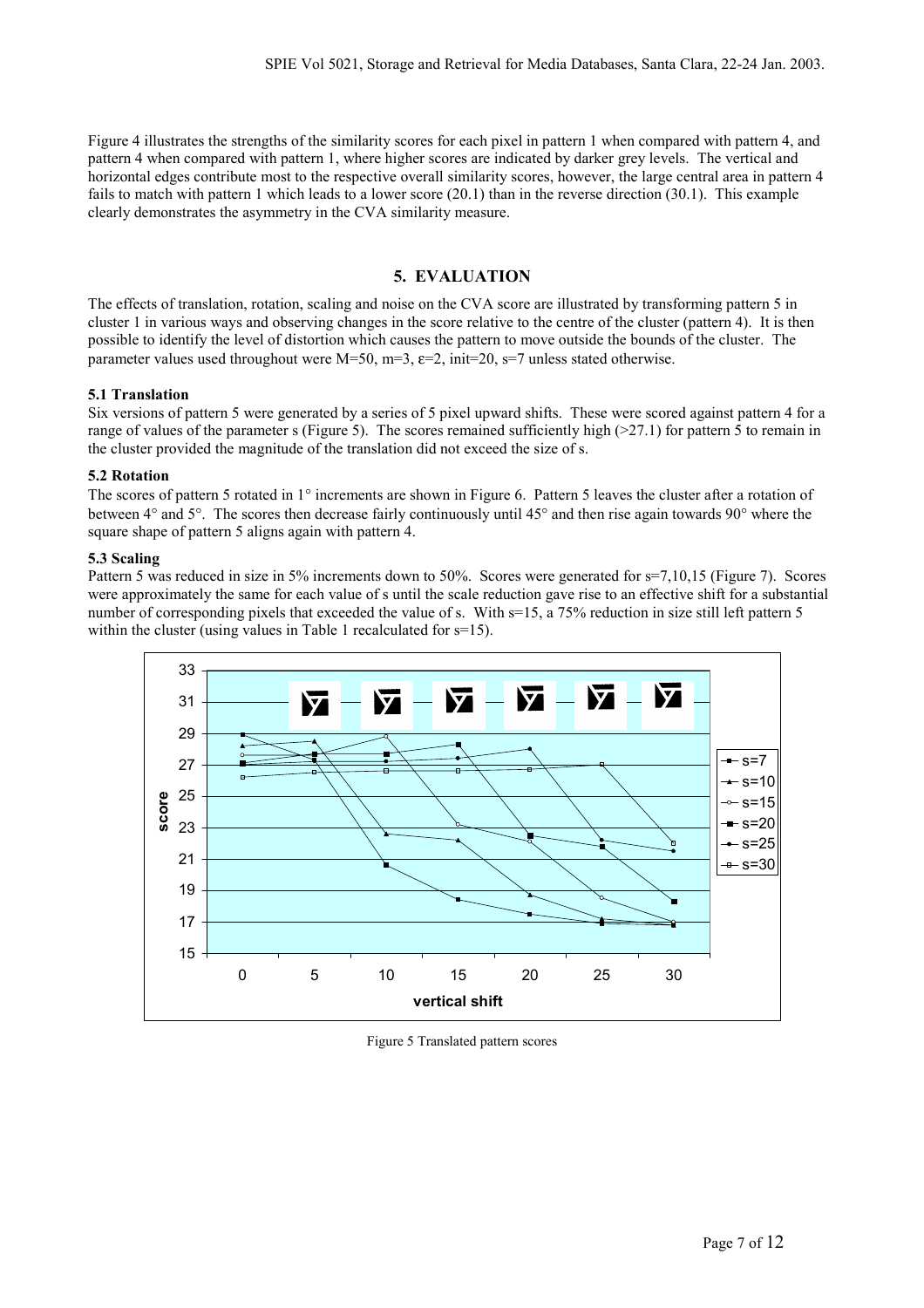<span id="page-7-0"></span>

Figure 6 Rotated pattern scores



Figure 7 Scaled pattern scores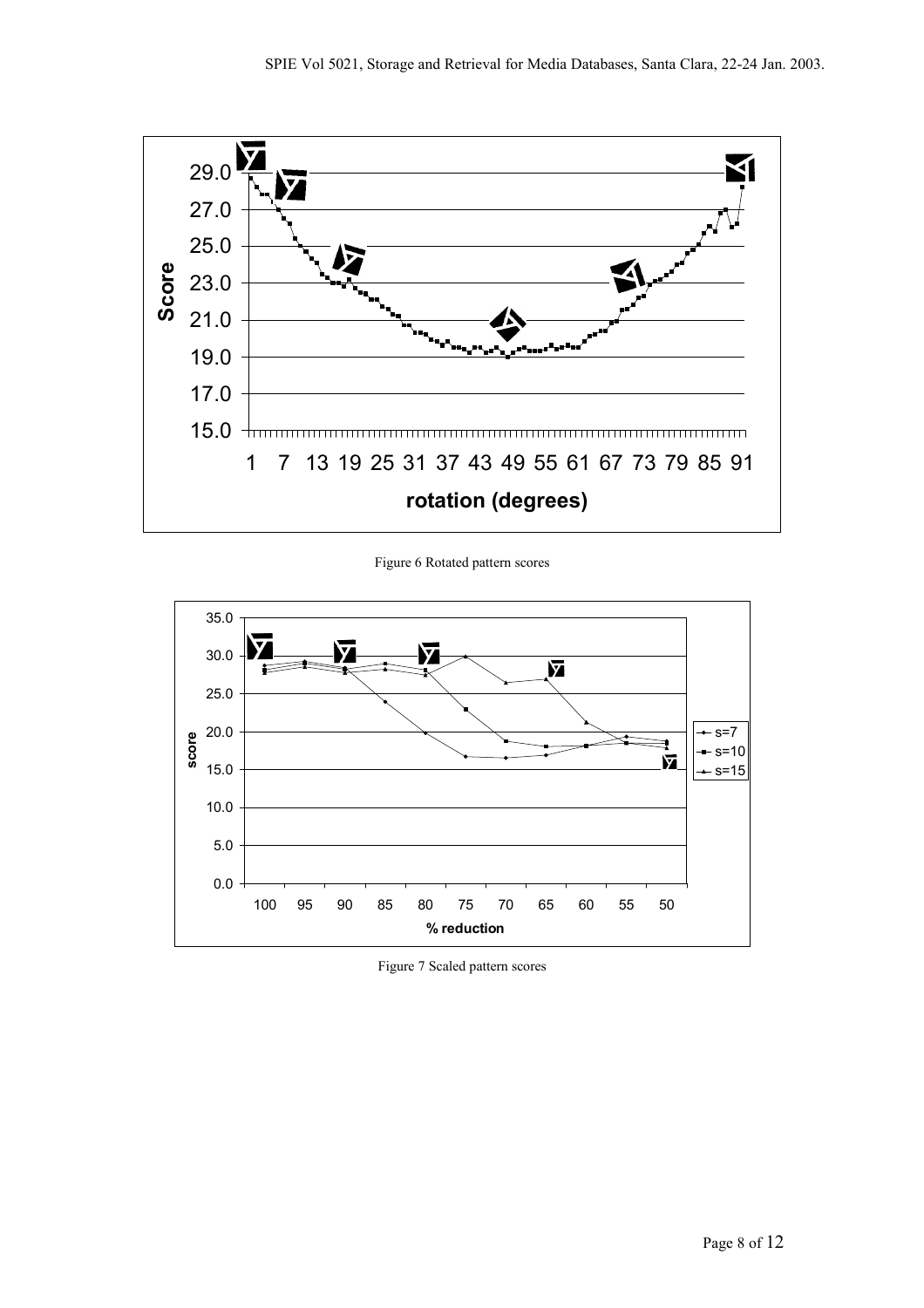#### **5.4 Noise**

Various categories of noise were applied to pattern 5 to determine the effect on scores. First a succession of Gaussian blurs were applied followed by thresholding. Rather surprisingly the scores improved to a peak at two blurrings and all the distorted patterns remained within the cluster - Figure 8. In this case the blurring process smoothed some of the edges which led to better matches with pattern 6 and higher scores in these regions.



Figure 8 Blurred patterns



Figure 9 Effect of additive noise on scores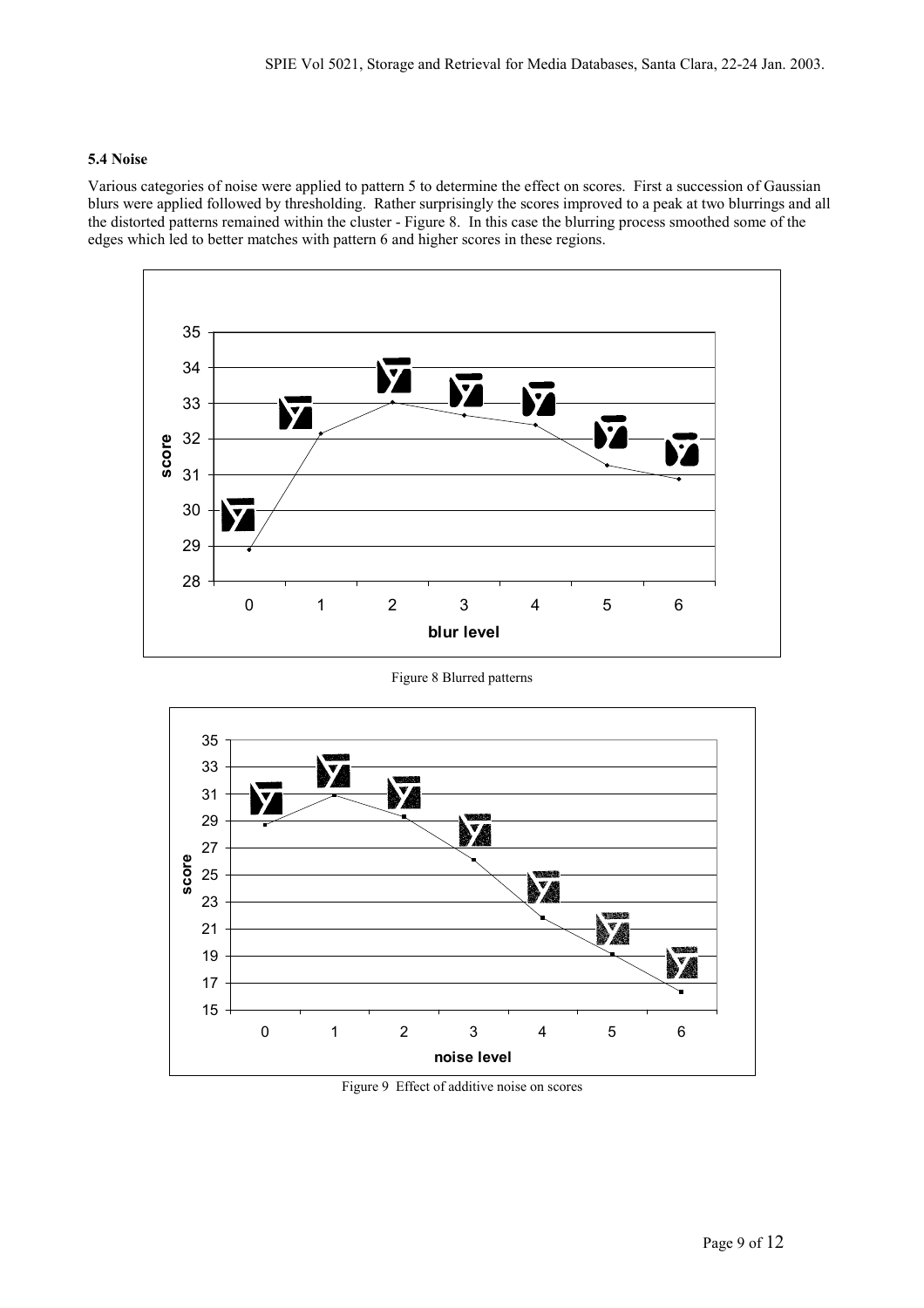Next additive noise was applied and again an improvement was obtained – Figure 9. Three levels of noise were applied before pattern 5 left the cluster. The white noise pixels enabled the CVA score to operate over what should have been unscored expanses of black in pattern 5 and gave rise to an increase in score following the first application of noise.

Finally pattern 5 was subjected to increasing levels of structural distortion and the resulting scores are displayed in Figure 10. Pattern 5 leaves the cluster after four successive distortions.



Figure 10 Structural distortion

# **6. CONCLUSIONS**

The CVA similarity measure has been tested on very small sets of patterns and further investigations are planned on larger datasets in other applications. The measure enables associations to be set up between regions within sets of patterns that reflect their degree of similarity and thereby exposes a clustering structure within the data which can be usefully employed during retrieval. Experiments indicated that the measure is robust and capable of identifying similarities despite distortions arising from translation, rotation, scaling and other disturbances. Bounds on the magnitude of the distortions influences the volume of computation (M) required to obtain consistent results. Increasing the value of the relative shift parameter s allows similar regions in different patterns to be related, but at the expense of more computation.

The approach avoids the use of intuitively designed features that are normally selected to characterise the space of solutions being analysed. Moreover no filters or normalisation processes are employed. This strategy therefore does not preclude solutions that would have been chosen had a different set of feature measurements or filters been chosen. Instead features are selected during the measurement of similarity and may vary across images and across databases according to their performance. In a similar manner the distance measure used is not constrained by axioms of symmetry or the triangle inequality to behave in a way that is inconsistent with experience.

Although only black and white patterns have been investigated in this paper, the approach is being applied to colour images with the added scope of a richer source of visual data in which to detect similarities.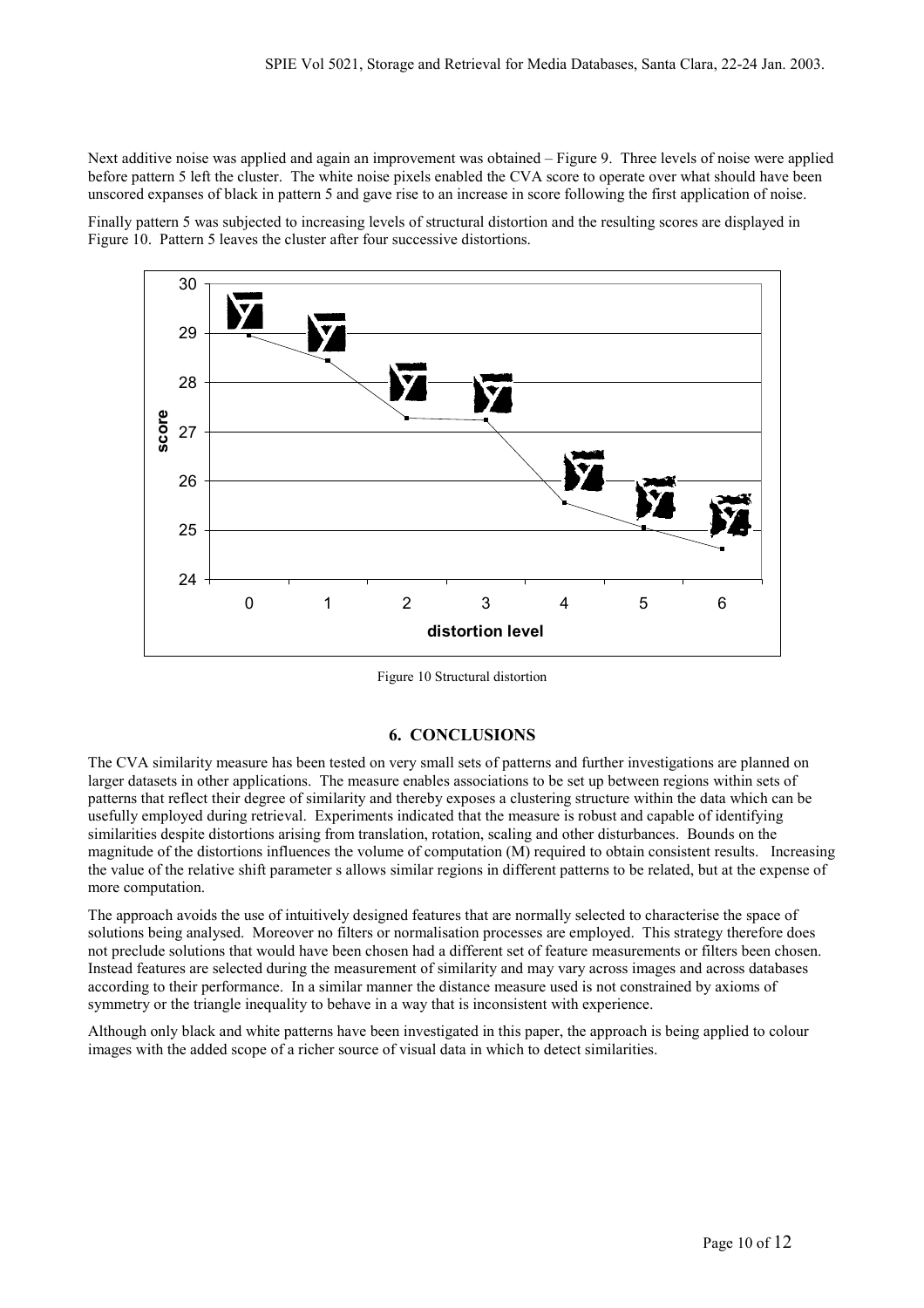Acknowledgements are due to BTexact Technologies for their support in this work and to Oh Wee Jun from the National University of Singapore for implementing the algorithms and user interface for the development system.

# **REFERENCES**

- 1 Y. Rui, T. S. Huang, and S. F. Chang, "Image retrieval: current techniques, promising directions and open issues," Journal of Visual Communication and Image Representation, Vol 10, No 1, pp39-62, March 1999.
- 2 A.W.M. Smeulders, M. Worring, S. Santini, A. Gupta and R. Jain, "Content-Based Image Retrieval at the End of the Early Years," IEEE Trans PAMI, Vol 22, No 12, pp 1349-1379, December 2000.
- 3 C. C. Ventners and M. Cooper, "A review of content-based image retrieval systems," JISC Technology Applications Programme, [http://www.jtap.ac.uk/reports/htm/jtap-054.html.](http://www.jtap.ac.uk/reports/htm/jtap-054.html)
- 4 R. C. Veltkamp and M. Tanase, "Content-based image retrieval systems: a survey," March 2001, [http://www.aa-lab.cs.uu.nl/cbirsurvey/cbir-survey/.](http://www.aa-lab.cs.uu.nl/cbirsurvey/cbir-survey/)
- 5 M. Flickner, H. Sawhney, W. Niblack, J. Ashley, Q. Huang, B. Dom, M. Gorkani, J. Hafner, D. Lee, D. Petkovic, D. Steele, and P. Yanker, "Query by Image and Video Content: The QBIC System," IEEE Computer, 1995.
- 6 A. Pentland, R. W. Pickard, and S. Sclaroff, "Photobook: Content-Based Manipulation of Image Databases," SPIE Storage and Retrieval of Images and Video Databases II, No 2185, Feb 6-10, San Jose, 1994.
- 7 C. Carson, S. Belongie, H. Greenspan, and J. Malik, "Blobworld: Image Segmentation using Expectation-Maximisation and its Application to Image Querying," IEEE Trans. Pattern Analysis and Machine Intelligence, Vol 24, No 8, pp 1026-1038, August 2002.
- 8 J. R. Smith and S-F. Chang, "VisualSEEk: a fully automated Content-Based Image Query System," Proc. ACM Int. Conf. Multimedia, pp 87-98, Boston MA, November 1996.
- 9 W-Y. Ma and B. S. Manjunath, "NeTra: a Toolbox for Navigating Large Image Databases," Multimedia Systems, Vol 7, pp 184-198, 1999.
- 10 A. Gupta and R. Jain, "Visual Information Retrieval," Communications of the ACM, Vol 40, No 5, pp 70-79, May 1997.
- 11 J. Dowe, "Content Based Retrieval in Multimedia Imaging," Proc SPIE Conf. Storage and Retrieval for Image and Video Databases, 1993.
- 12 J. Bach, C. Fuller, A Gupta, A. Hampapur, B. Gorowitz, R. Humphrey, R. Jain, and C. Shu, "Virage image search engine: an open framework for image management*,"* Proceedings of the SPIE, Storage and Retrieval for Image and Video Databases IV, San Jose, CA*,* pages 76-87, February 1996.
- 13 J. Z. Wang, J. Li, and G. Wiederhold, "SIMPLIcity: Semantics-Sensitive Integrated Matching for Picture LIbraries," IEEE Trans on Pattern Analysis and Machine Intelligence, Vol 23, No 9, pp 947-963, September 2001.
- 14 T. Kato, "Database architecture for content-based image retrieval," in Image Storage and Retrieval Systems (Jambardino A and Niblack W eds), Proc SPIE 2185, pp112-123, 1992.
- 15 J. K. Wu, C. P. Lam, B. M. Mehtre, Y. J. Gao, and A. Narasimhalu, "Content-based retrieval for trademark registration," Multimed Tools Applic, 3, pp 245-267, 1996.
- 16 J. P. Eakins, J. M. Boardman, and M. E. Graham, "Similarity retrieval of trademark images," IEEE Multimed, 5(2), pp 53-63, 1998.
- 17 A. K. Jain and A. Vailaya, "Image retrieval using color and shape," Patt Recogn, 29(8), pp 1233-1244, 1996.
- 18 Y. S. Kim, Y. Kim, W. Kim and M. Kim, "Development of content-based trademark retrieval system on the world-wide web," ETRI J, 21(1), pp 39-53, 1999.
- 19 J. Fan, M. Body, X. Zhu, M-S. Hacid, and E. El-Kwae, "Seeded Image Segmentation for Content-Based Image Retrieval Application," Proc SPIE, Storage and Retrieval for Media Databases, 2002.
- 20 Y. Rui, T. S. Huang, M. Ortega, and S. Mehrotra, "Relevance Feedback: A Power Tool for Interactive Content-Based Image Retrieval," IEEE Trans on Circuits and Video Technology, pp 1-13, 1998.
- 21 G. Ciocca and R. Schettini, "A multimedia search engine with relevance feedback," *Proc SPIE,* Vol 4672, San Jose, 20-26 Jan, 2002.
- 22 L. Taycher, M. La Cascia, and S. Sclaroff, "Image digestion and relevance feedback in the ImageRover WWW search engine," Proc. 2<sup>nd</sup> Int. Conf. on Visual Information Systems, San Diego, pp 85-94, December 1997.